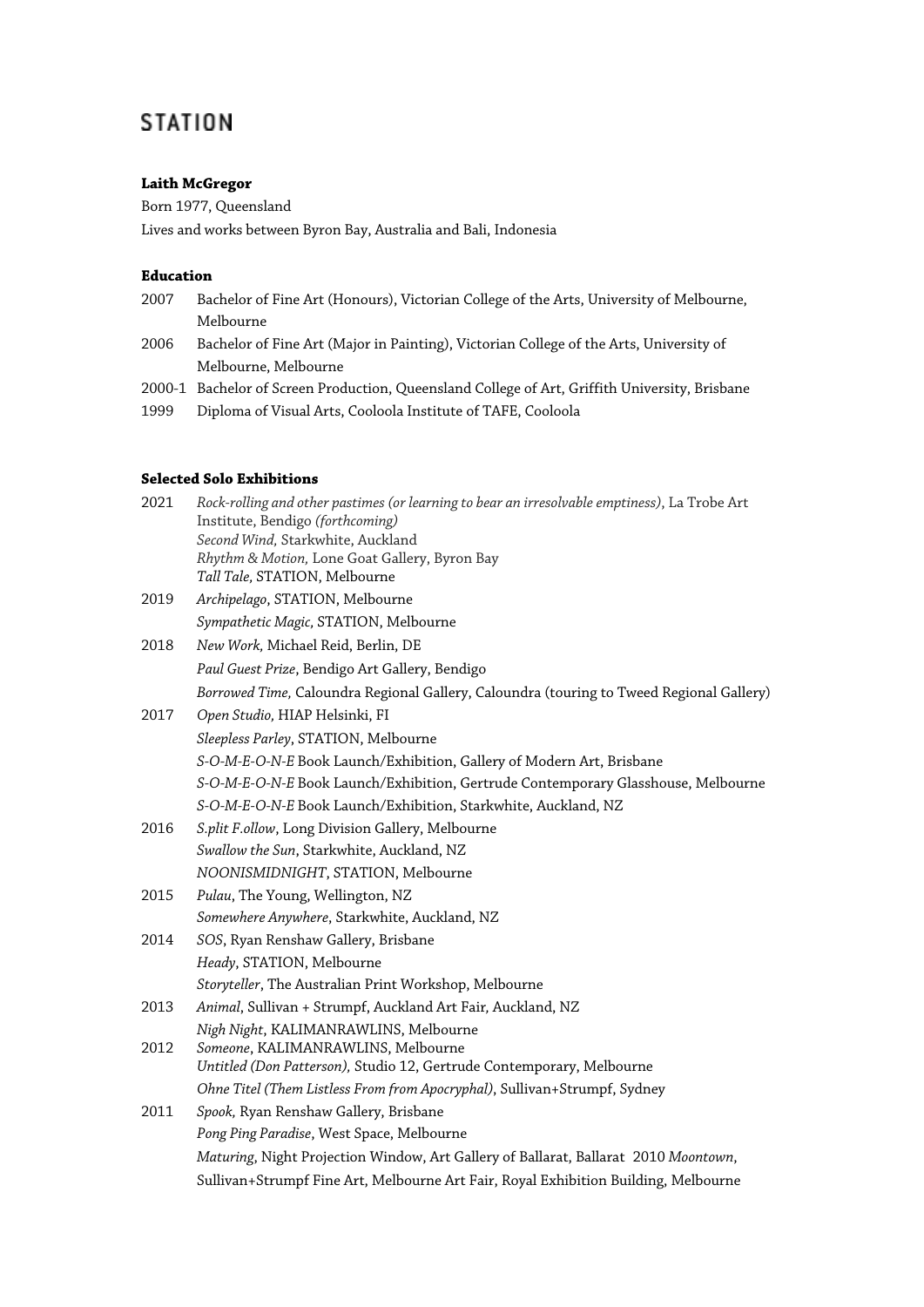*William Jolly Bridge Projection*, Museum of Brisbane, Brisbane *Inland Sea Shanty*, Sullivan+Strumpf, Sydney *Inland Sea Shanty*, Centre Intermondes, La Rochelle, FR *Maturing and Matured*, SQUARE2, City Gallery Wellington, Wellington, NZ 2009 *Based on a True Fable*, Sullivan+Strumpf, Sydney *So it Goes*, Helen Gory Gallery, Melbourne

- 2008 *Shape It Any Way You Like*, TCB Gallery, Melbourne
- 2006 *Goodbye tata*, Helen Gory Galerie, Melbourne
- 2005 *Satire*, Alliance de France, Melbourne

#### **Selected Group Exhibitions**

| 2022 | Adelaide Biennial of Australian Art, Free/State, Art Gallery of South Australia, Adelaide |
|------|-------------------------------------------------------------------------------------------|
| 2021 | Geelong Contemporary Art Prize, Geelong Gallery, Geelong                                  |
| 2018 | Trace, Bunjil Place Gallery, Narre Warren                                                 |
|      | Beyond Reason: exploring the logic of the imagination, QUT Art Museum, Brisbane           |
|      | Art Los Angeles Contemporary 2018, w Starkwhite, Los Angeles, US                          |
| 2017 | 75 Works on Paper, BEERS London, UK                                                       |
|      | Out of the ordinary, Art Gallery of New South Wales, Sydney                               |
|      | Sydney Myer Fund Australian Ceramic Award Exhibition, Shepparton Art Museum, Victoria     |
|      | GIFC w 0-0 LA, Art Athena, Athens, GR                                                     |
|      | Group Show, Darklands at Alaska Projects, Sydney                                          |
|      | Art Los Angeles Contemporary, w Starkwhite, Los Angeles, USA                              |
| 2016 | Prints at Large, Australian Print Workshop, Melbourne                                     |
|      | Got it for Cheap, Monk Space, Los Angeles, US                                             |
|      | Got if for Cheap Vol 2, David Risley Gallery, Copenhagen, DK                              |
|      | Got if for Cheap Vol 3, Steinsland Berliner Gallery, Stockholm, SE                        |
|      | Got if for Cheap Vol 4, Agnes B's Gallerie du Jour, Paris, FR                             |
| 2015 | Spring 1883, w STATION, The Establishment Hotel, Sydney                                   |
|      | Installation Contemporary, Curators Department, Sydney Contemporary, Sydney               |
|      | Sydney Contemporary, Starkwhite, Sydney                                                   |
|      | Out of line, Merry Karnowsky Gallery, Los Angeles, US                                     |
|      | Out of line, KP Projects/MKG, Los Angeles, US                                             |
|      | Australian Artists in Bali: 1930s till now, McClellan Gallery, Victoria                   |
| 2014 | Lying in Space, 30Upstairs, Wellington NZ                                                 |
|      | Group Show, Paulnache, Gisborne, New Zealand                                              |
|      | The Extreme Climate of Nicholas Folland, Art Gallery of South Australia, Adelaide         |
|      | Liminal Narratives, Bayside Art & Culture Centre, Melbourne                               |
|      | Interrobang, No Vacancy Gallery, Melbourne                                                |
|      | Conquest of Space: Science Fiction & Contemporary Art, Galleries UNSW, Sydney             |
|      | Ready Player One, Station, Melbourne                                                      |
| 2013 | The Red Queen, Museum of New & Old Art, Hobart, Tasmania                                  |
|      | Speak to Me', Sullivan+Strumpf, Sydney                                                    |
|      | Melbourne Now, National Gallery of Victoria, Melbourne                                    |
|      | Hair Show, Compound Gallery, Portland, USA 2012-14 Art & Australia Collection 2004-       |
|      | 2012, Newcastle Art Gallery, touring nationally                                           |
| 2012 | Funeral Songs, MONA, Tasmania                                                             |
|      | Gertrude Contemporary Studio Artists' Exhibition, Gertrude Contemporary, Melbourne        |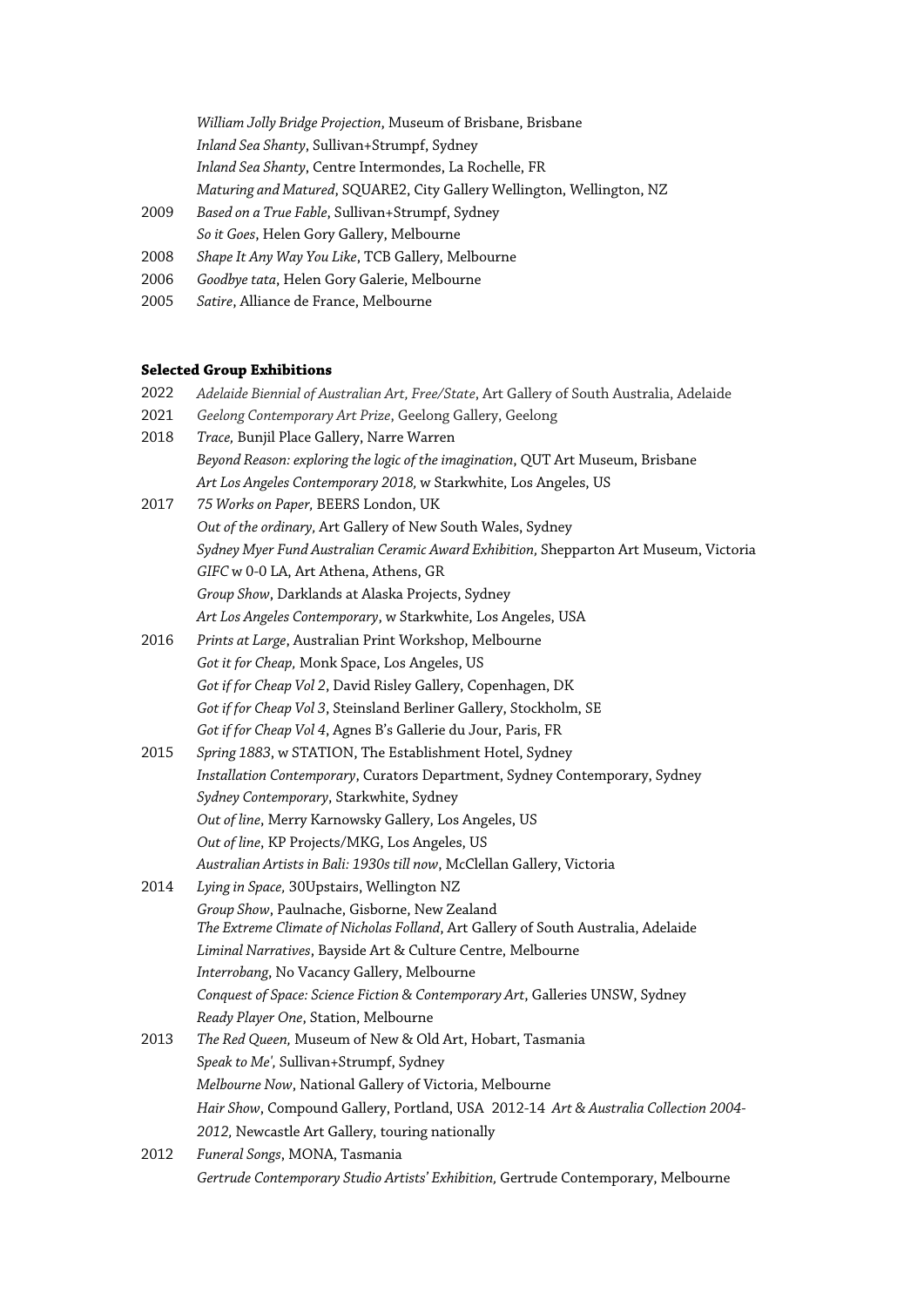*National Works on Paper Prize*, Mornington Peninsula Regional Gallery, Mornington Peninsula *Like*, Casula Powerhouse, Sydney *Animal/Human*, University of Queensland Art Museum, Univeristy of Queensland, Brisbane *SSFA12*, Sullivan+Strumpf, Sydney 2011 *Gertrude Contemporary Studio Artists' Exhibition*, Gertrude Contemporary, Melbourne *Pat Corrigan/Collector*, Maitland Art Gallery, Maitland *Korean International Art Fair*, Sullivan+Strumpf, COEX Convention and Exhibition Centre, Seoul, Korea *Artist's Self Portrait Prize*, University of Queensland Art Museum, University of Queensland, Brisbane *Physical Video*, Queensland Art Gallery, Gallery of Modern Art, Brisbane *New Psychedelia*, University of Queensland Art Museum, Brisbane *SSFA11*, Sullivan+Strumpf Fine Art, Sydney 2010 *Freehand: Recent Australian Drawing*, Heide Museum of Art, Melbourne *New Acquisitions in Context*, Museum of Contemporary Art, Sydney *The Bic Show*, The White Gallery, Milan, Italy *The Grass Is Greener*, Paradise Hills Studio & ARI Gallery, Melbourne *Schadenfreude*, TCB art inc. Melbourne *Inhabit*, William Jolly Bridge, Museum of Brisbane, Brisbane *I am the Message*, Lismore Regional Gallery, Lismore *ARTHK2010*, Sullivan+Strumpf Fine Art, Hong Kong Convention and Exhibition Centre, Hong Kong *5 by 5*, COMODAA - Contemporary Modern Australian Art, London, United Kingdom *SSFA10*, Sullivan+Strumpf, Sydney 2009 *Seppuku*, Lindberg Contemporary Art, Melbourne *The Shilo Project*, Ian Potter Museum of Art, University of Melbourne, Melbourne *Family Guy*, Lake Macquarie City Gallery, Lake Macquarie *Maturing*, Centre for Contemporary Photography, Night Projection Window, Melbourne *The more you ignore me, the closer I get*, University of Queensland Art Museum, University of Queensland, Brisbane *Too Much of Me: 7 Paths through the Absurd*, (with detour)\*, Monash University Museum of Art, Monash University, Melbourne *I Walk the Line*, Museum of Contemporary Art, Sydney 2008 *A4 Art*, West Space, Melbourne *New Fresh Cut*, The Institute of Modern Art, Brisbane *Laith McGregor, Tom Polo, Emily Portman, Jackson Slattery*, Sullivan+Strumpf, Sydney *New Romance*, Helen Gory Galerie, Melbourne *Fuck Your Heroes*, West-Space, Melbourne 2007 *Artsmash*, Victoria Park Gallery, Melbourne *VCA Graduate Exhibition*, Victorian College of the Arts, University of Melbourne, Melbourne *Eildon Premiere*, Alliance De France, Melbourne *Hungry like the Wolf*, Victorian College of the Arts, University of Melbourne, Melbourne 2006 *Draw 4*, Viewing Space, Melbourne *Thinning Distance*, Spectrum Project Space, Perth *Someday Christmas Show*, Someday Gallery, Melbourne *Who am I*, Publics Mojo, Sydney/Melbourne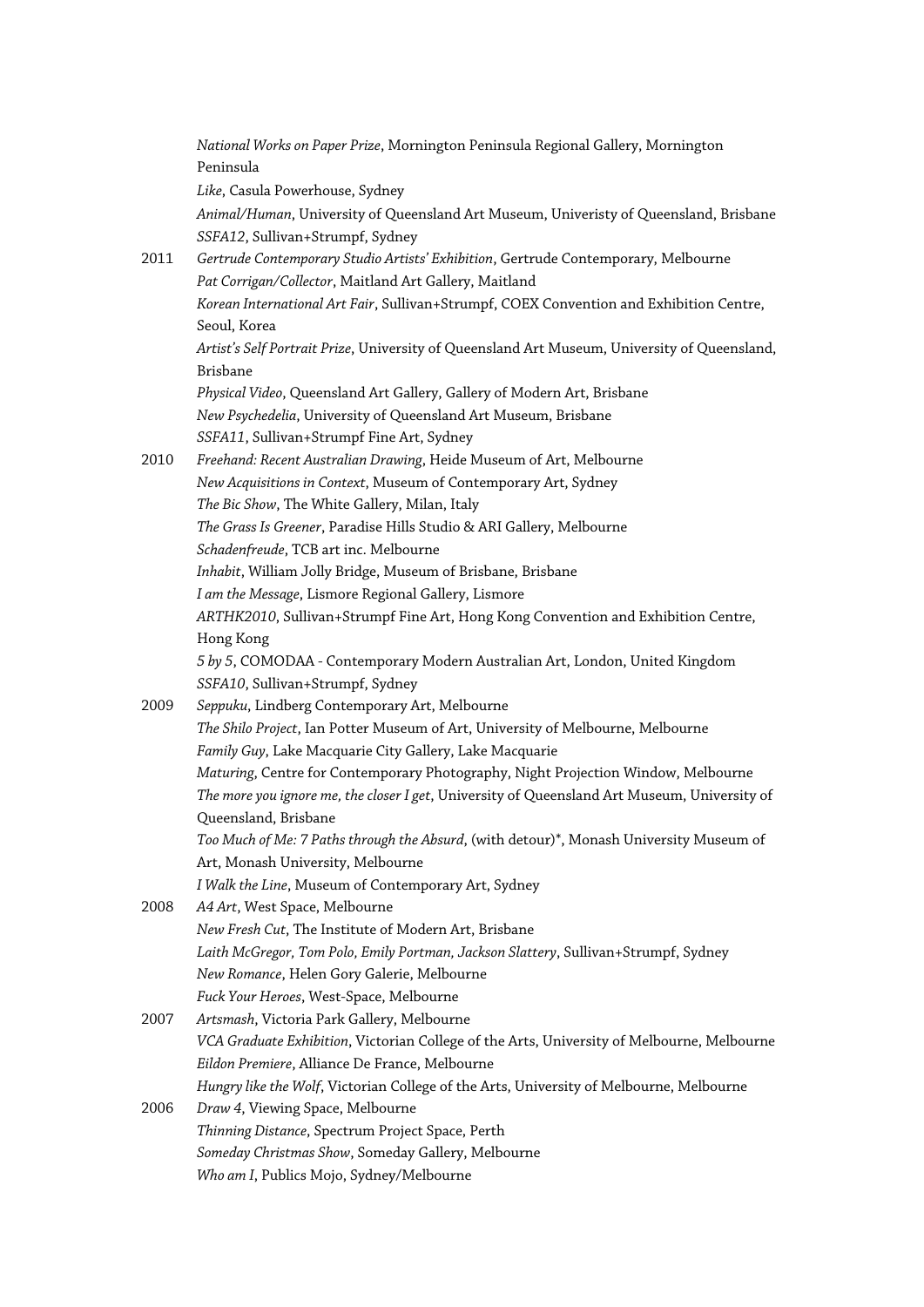*Monstermunch*, Keith & Lottie Gallery, Perth *Blame it on the Rain*, Robot, Melbourne *VCA Graduate Exhibition*, Victorian College of the Arts, Univeristy of Melbourne, Melbourne *Wallara Travelling Scholarship*, Elizabeth Murdoch Gallery, Melbourne

- 2005 *Pretend Paper*, Patterson Warehouse, Melbourne *37.5*, Loft Gallery, Brisbane
- 2002 *Hand Luggage*, Travelling / Virtual exhibition, Europe

### **Awards, Grants, Residencies**

- 2021 Geelong Contemporary Art Prize, Geelong, finalist
- 2018 Geelong Contemporary Art Prize, Geelong, finalist Paul Guest Prize, Bendigo Art Gallery, Bendigo, winner
- 2017 Helsinki International Artist Programme Residency, Australia Council for the Arts Sidney Myer Fund Australian Ceramic Award, Shepparton Art Museum, shortlisted
- 2015 Basil Sellers Art Prize, Ian Potter Museum of Art, University of Melbourne, finalist Studio Residence, The Young, Wellington New Zealand Studio Residence, Relph Winter Studio, Portsea, Victoria
- 2014 Collie Print Trust Printmaking Fellow, The Australian Print Workshop
- 2012 National Works on Paper Prize, Mornington Peninsula Regional Gallery, Mornington Peninsula, winner Studio Residence, Australia Council, Barcelona Art & Australia / Credit Suisse Private Banking Contemporary Art Award
- 2011 University of Queensland Artist's Self-Portrait Prize, UQ Art Museum, Brisbane, finalist Australia Council for the Arts, New Work Grant, Barcelona Residency Arts Victoria, Arts Development Grant Gertrude Street Studios 2011-2012, Melbourne
- 2010 Rick Amor Drawing Prize, Art Gallery of Ballarat, Ballarat, finalist
- 2009 Emerging Artist New Work Grant, Australia Council for the Arts Royal Bank of Scotland Emerging Artist Award, Sydney, finalist Qantas Foundation Encouragement of Australian Contemporary Art Award, Winner Centre Intermondes Residency, La Rochelle, France Elizabeth and Keith Murdoch Travelling Fellowship, finalist Wilson HTM National Art Prize, finalist
- 2008 Robert Jacks Drawing Prize, Bendigo Art Gallery, Bendigo, winner RIPE: Art & Australia/ANZ Private Bank Contemporary Art, shortlisted The New Fresh Cut, Exhibition and development grant, Institute of Modern Art, Brisbane
- 2007 VCA Award, Drawing Master Class, with Greg Creek Tania Brougham Award, Victorian College of the Arts, University of Melbourne, Melbourne
- 2006 National Gallery Women's Association Award, University of Melbourne, Melbourne
- 2000 Golden Key National Honours Society

# **Collections**

Artbank Art Gallery of Ballarat, Ballarat Art & Australia Collection Australian Print Workshop Monash University Museum of Art, Melbourne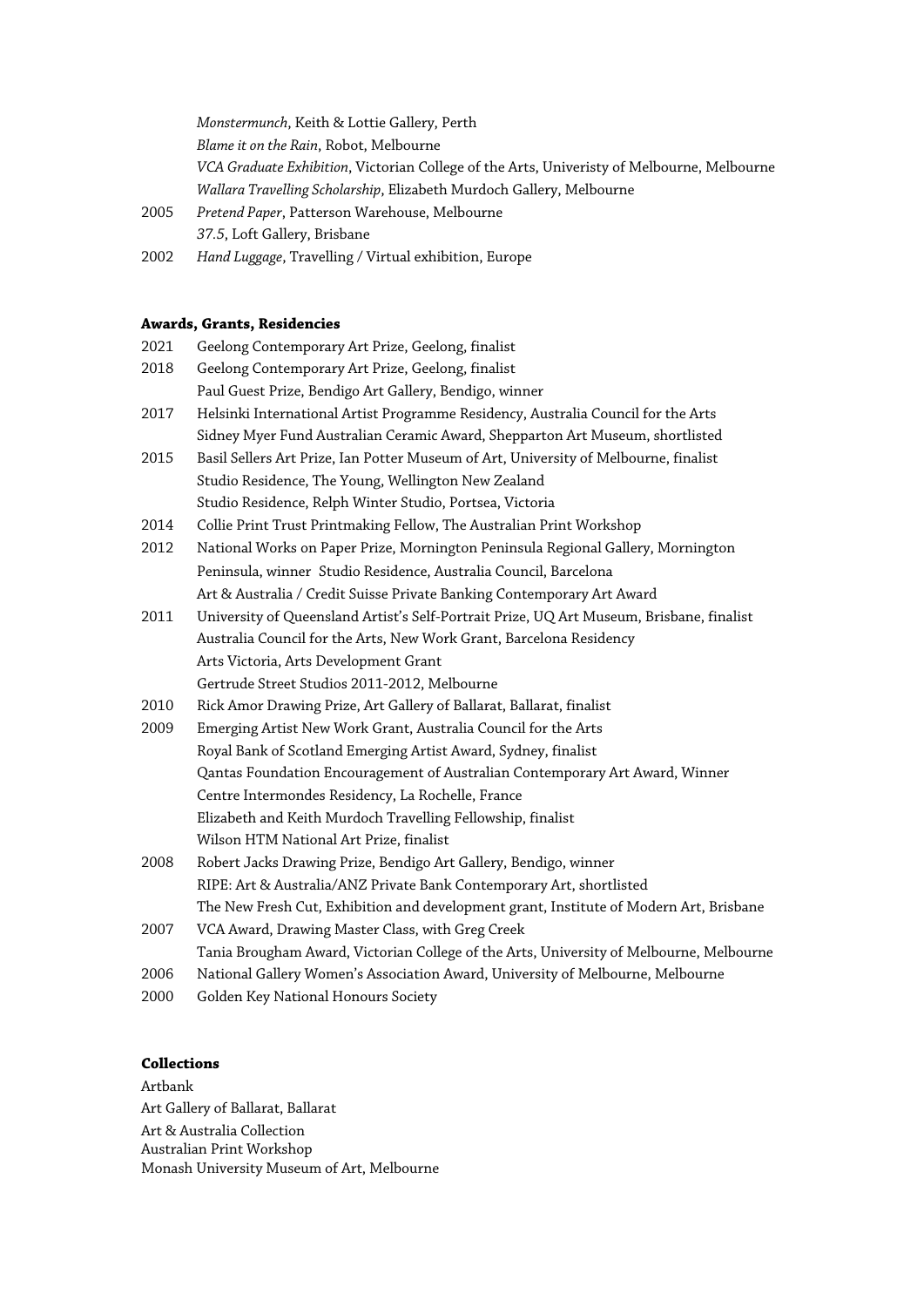Museum of Contemporary Art, Sydney Museum of Old and New Art, Hobart National Gallery of New South Wales, Sydney National Gallery of Victoria, Melbourne The Art Gallery of Australia, Canberra Newcastle Region Art Gallery, Newcastle Queensland Art Gallery, Gallery of Modern Art, Brisbane University of Queensland Art Museum, Brisbane The Art Gallery of South Australia, Adelaide Joyce Nissan Collection, Melbourne, Australia Private collections in Australia and overseas

## **Curatorial Projects**

| 2006 | <i>Draw 4</i> , Viewing Space, Melbourne         |
|------|--------------------------------------------------|
|      | Thinning Distance, Spectrum Project Space, Perth |

## **Selected Bibliography**

| 2016 | Wolff, Sharne, 'Six and a Half Questions: Laith McGregor', The Art Life, 8 April 2016,                                           |
|------|----------------------------------------------------------------------------------------------------------------------------------|
|      | https://theartlife.com.au/2016/six-and-a-half-questions-laith-mcgregor/                                                          |
| 2013 | Watson, Bronwyn, 'The eyes have it', The Australian, 12 October 2013, p. 13                                                      |
| 2012 | Crawford, Ashley, 'Laith McGregor', Artist Profile, issue 18, 2012, pp. 136-137                                                  |
|      | Herdman, E., 'Ghost Protocol', TimeOut Sydney, no. 90, March 2012, p. 40                                                         |
|      | Hughes, Dana, 'Little Trace Of: Laith McGregor', Yellow Trace, 15 August 2012,                                                   |
|      | www.yellowtrace.com.au                                                                                                           |
|      | Frost, Andrew, 'Zombie Thoughts from the Past: Writing & the Public Sphere', Art Monthly,<br>issue 250, June 2012                |
|      | Frost, Andrew, 'Metro Critics' Choice', The Sydney Morning Herald, March 2012                                                    |
|      | Wolff, Sharne, 'Them Listless Folk', The Art Life, 9 March 2012                                                                  |
| 2011 | Hughes, Helen, Art and Australia, issue 49, vol. 2, 2011, p. 352<br>Israel, Glenis, 'Artwise                                     |
|      | 2: Visual Arts 9 - 10', second edition, John Wiley and Sons, Australia, 2011                                                     |
| 2010 | Boccalatte, Suzanne and Meredith Jones, 'Trunk Volume One: Hair', 2010, pp. 262-267                                              |
|      | Frost, Andrew, 'Ten Rising Visionaries', Sydney Morning Herald, Metro, 8-14 October 2010,                                        |
|      | p. 5                                                                                                                             |
|      | Crawford, Ashley, 'Artists Make Their Mark on Paper', Financial Review, 1 April 2010                                             |
|      | Kinki, issue 25, May/June 2010, pp. 100-106                                                                                      |
| 2009 | Art Almanac, profile, May 2009, p. 178                                                                                           |
|      | Art Guide, cover, May/June 2009                                                                                                  |
|      | Clement, Tracey, 'No Nude is Good News', Sydney Morning Herald, Metro, 1-7 May 2009, p.                                          |
|      | 21                                                                                                                               |
|      | Kiely, Annemarie, 'Draw On Inspiration', Vogue Living, January-February 2009, pp. 53-54                                          |
|      | Klanten, Robert, 'Hair'em Scare'em', Gestalten, 2009, pp. 52-53                                                                  |
|      | Miller, Carrie, '50 Things Collectors Need to Know 2009', Australian Art Collector, issue 47,<br>January-March 2009, pp. 108-111 |
|      | O'Riordan, Maurice, 'Editorial', Art Monthly Australia, issue 219, May 2009                                                      |
|      | Strickland, Katrina, 'McGregor Stars for Sullivan+Strumpf', The Australian Art Review, 3<br>September 2009                       |